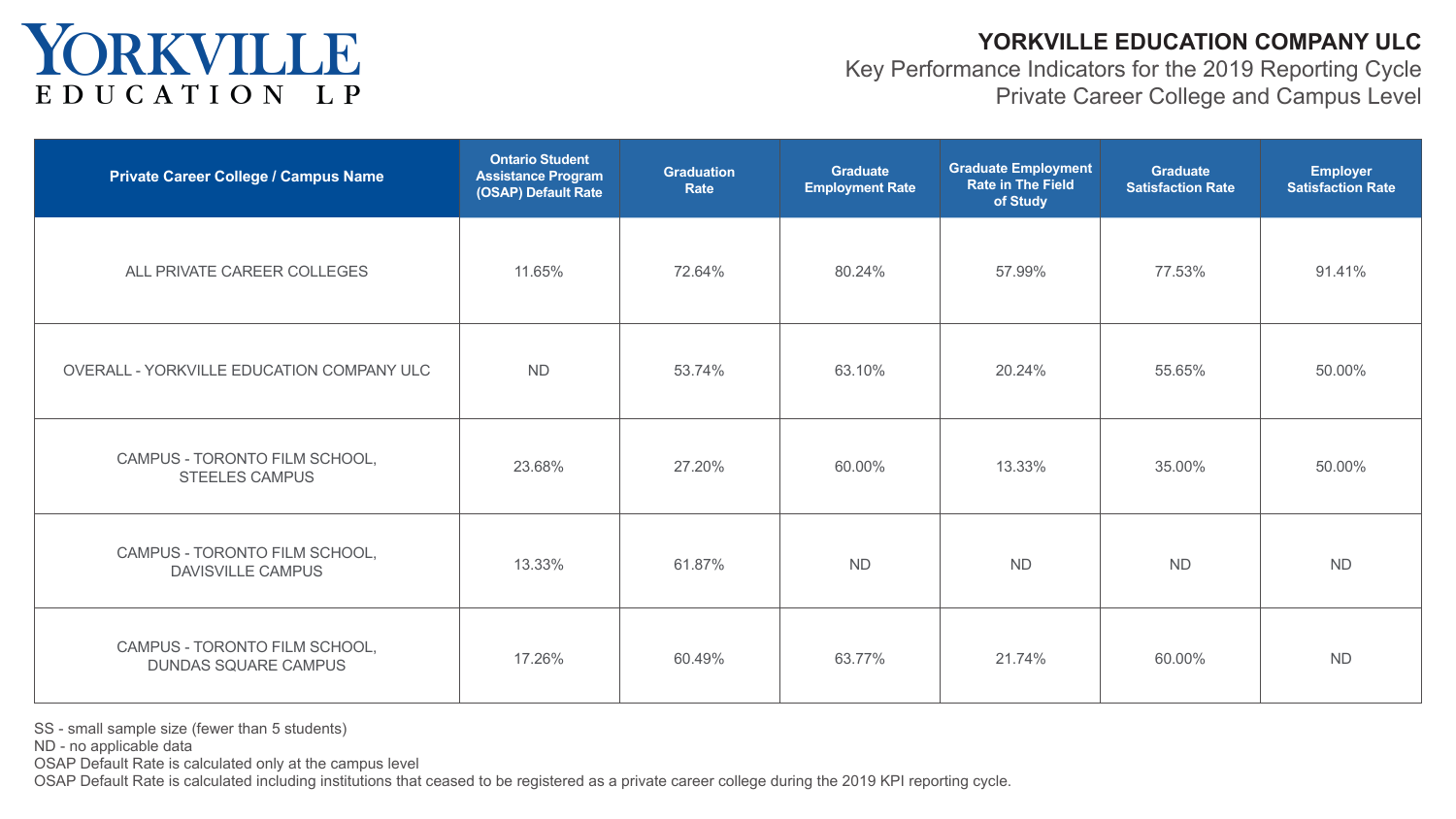#### **TORONTO FILM SCHOOL, STEELES CAMPUS** Key Performance Indicators for the 2019 Reporting Cycle Program Level



SS - small sample size (fewer than 5 students)

ND - no applicable data

1 Calculated including institutions that ceased to be registered as a private career college during the 2019 KPI reporting cycle. 2 Number of 2016-2017 OSAP recipients who did not receive OSAP funding in 2017-18 and who were in default of their OSAP loan repayment as of July 2019. 3 Number of 2016-2017 OSAP recipients who did not receive OSAP funding in 2017-18.

4 Program Graduates are former students who have met all academic and practical requirements of an approved vocational program approved by the Superintendent. 5 Students who withdrew from a program within the Grace Period (25% of the program duration to a maximum of eight weeks) are not counted as Program Entrants.

# **Toronto Film School**

| <b>Campus / Program Name</b>                     | Ontario<br>Student<br>Assistance<br>Program<br>(OSAP)<br>Default Rate <sup>1</sup><br>$ODR = A/B$ | Graduation<br>Rate<br>$GR = C/D$ | Graduate<br>Employment<br>Rate<br>$GER = E/F$ | Graduate<br>Employment<br>Rate in The<br>$\mid$ Field of Study $\mid$<br>GERFS = $G/F$ | Graduate<br>Satisfaction<br>Rate<br>$GSR = H/I$ | Employer<br>Satisfaction<br>Rate<br>$ESR = J/K$ | # of<br>OSAP<br>Defaults <sup>2</sup><br>(A) | # of<br><b>OSAP</b><br>Recipients <sup>3</sup><br>(B) | # of<br>Program<br>Graduates <sup>4</sup><br>(C) | # of<br>Program<br>Entrants <sup>5</sup><br>(D) | # of<br><b>Graduates</b><br>Employed<br>(E) | # of<br><b>Graduates</b><br>in the<br><b>Labour Force</b><br>(F) | # of<br><b>Graduates</b><br><b>Employed in</b><br>the Field of<br>Study (G) | # of<br><b>Satisfied</b><br><b>Graduates</b><br>(H) | # of<br><b>Graduates</b><br>Included in GSR<br>Calculation<br>$\bigoplus$ | # of<br><b>Satisfied</b><br><b>Employers</b><br>(J) |
|--------------------------------------------------|---------------------------------------------------------------------------------------------------|----------------------------------|-----------------------------------------------|----------------------------------------------------------------------------------------|-------------------------------------------------|-------------------------------------------------|----------------------------------------------|-------------------------------------------------------|--------------------------------------------------|-------------------------------------------------|---------------------------------------------|------------------------------------------------------------------|-----------------------------------------------------------------------------|-----------------------------------------------------|---------------------------------------------------------------------------|-----------------------------------------------------|
| ALL PRIVATE CAREER COLLEGES                      | 11.65%                                                                                            | 72.64%                           | 80.24%                                        | 57.99%                                                                                 | 77.53%                                          | 91.41%                                          | 1270                                         | 10902                                                 | 32,172                                           | 44,292                                          | 5,385                                       | 6,711                                                            | 3,892                                                                       | 7,403                                               | 9,548                                                                     | 266                                                 |
| CAMPUS - TORONTO FILM SCHOOL<br>STEELES CAMPUS   | 23.68%                                                                                            |                                  | 27.20% 60.00%                                 |                                                                                        |                                                 | 13.33% 35.00% 50.00%                            | 36                                           | 152                                                   | 34                                               | 125                                             | 9                                           | 15                                                               | $\overline{2}$                                                              | $\overline{\phantom{0}}$                            | 20                                                                        |                                                     |
| PROGRAM - ELECTRONIC ENG.<br>(TECHNOLOGY)(2 YR.) | <b>ND</b>                                                                                         | 0.00%                            | <b>ND</b>                                     | <b>ND</b>                                                                              | <b>ND</b>                                       | <b>ND</b>                                       | <b>ND</b>                                    | <b>ND</b>                                             | $\bigcirc$                                       | 9                                               | <b>ND</b>                                   | <b>ND</b>                                                        | <b>ND</b>                                                                   | <b>ND</b>                                           | <b>ND</b>                                                                 | <b>ND</b>                                           |
| PROGRAM - VIDEO GAME DESIGN<br>& ANIMATION       | <b>ND</b>                                                                                         | 30.36%                           | 69.23%                                        | 15.38%                                                                                 | $21.43\%$                                       | 50.00%                                          | <b>ND</b>                                    | <b>ND</b>                                             | 17                                               | 56                                              | 9                                           | 13                                                               | $\overline{2}$                                                              | 3                                                   | 14                                                                        |                                                     |
| PROGRAM - VIDEO GAME DESIGN<br>& DEVELOPMENT     | <b>ND</b>                                                                                         | 28.33%                           | 0.00%                                         | 0.00%                                                                                  | 66.67%                                          | <b>ND</b>                                       | <b>ND</b>                                    | <b>ND</b>                                             | 17                                               | 60                                              | $\bigcirc$                                  | $\overline{2}$                                                   | $\overline{O}$                                                              | $\overline{4}$                                      | 6                                                                         | <b>ND</b>                                           |

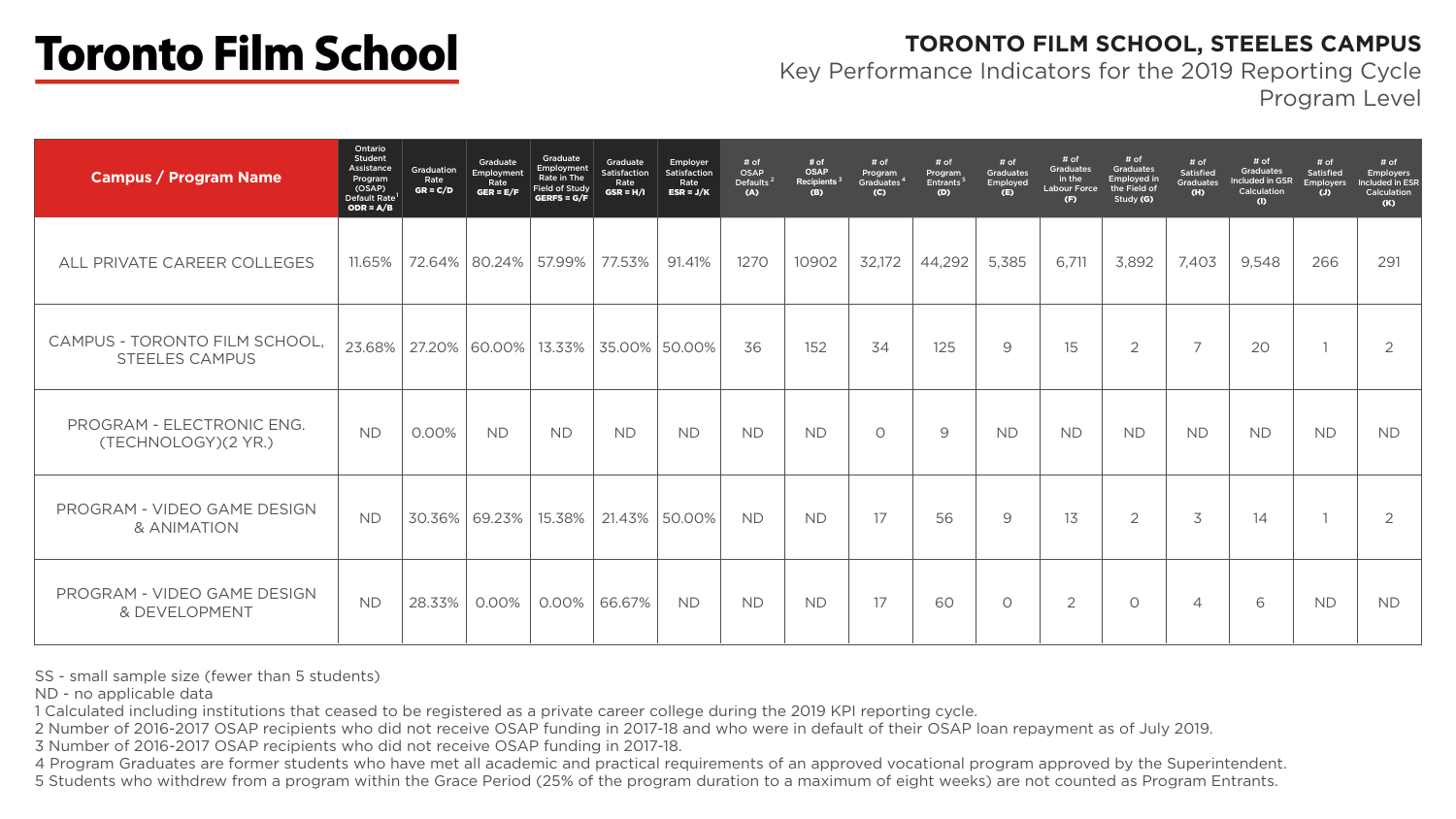#### **TORONTO FILM SCHOOL, DAVISVILLE CAMPUS** Key Performance Indicators for the 2019 Reporting Cycle Program Level



SS - small sample size (fewer than 5 students)

ND - no applicable data

1 Calculated including institutions that ceased to be registered as a private career college during the 2019 KPI reporting cycle. 2 Number of 2016-2017 OSAP recipients who did not receive OSAP funding in 2017-18 and who were in default of their OSAP loan repayment as of July 2019. 3 Number of 2016-2017 OSAP recipients who did not receive OSAP funding in 2017-18.

4 Program Graduates are former students who have met all academic and practical requirements of an approved vocational program approved by the Superintendent. 5 Students who withdrew from a program within the Grace Period (25% of the program duration to a maximum of eight weeks) are not counted as Program Entrants.

# **Toronto Film School**

| <b>Campus / Program Name</b>                                | Ontario<br>Student<br>Assistance<br>Program<br>(OSAP)<br>Default Rate <sup>1</sup><br>$ODR = A/B$ | Graduation<br>Rate<br>$GR = C/D$ | Graduate<br>Employment<br>Rate<br>GER = $E/F$ | Graduate<br>Employment<br>Rate in The<br>Field of Study<br>GERFS = $G/F$ | Graduate<br>Satisfaction<br>Rate<br>$GSR = H/I$ | Employer<br>Satisfaction<br>Rate<br>$ESR = J/K$ | # of<br><b>OSAP</b><br>Defaults <sup>2</sup><br>(A) | # of<br><b>OSAP</b><br>Recipients <sup>3</sup><br>(B) | # of<br>Program<br>Graduates <sup>4</sup><br>(C) | # of<br>Program<br>Entrants <sup>5</sup><br>(D) | # of<br><b>Graduates</b><br>Employed<br>(E) | # of<br><b>Graduates</b><br>in the<br><b>Labour Force</b><br>(F) | # of<br><b>Graduates</b><br><b>Employed in</b><br>the Field of<br>Study (G) | # of<br><b>Satisfied</b><br><b>Graduates</b><br>(H) | # of<br><b>Graduates</b><br>Included in GSR<br>Calculation<br>(I) | # of<br><b>Satisfied</b><br><b>Employers</b><br>$\overline{u}$ | # of<br>Employe<br>Included in<br>Calculati<br>(K) |
|-------------------------------------------------------------|---------------------------------------------------------------------------------------------------|----------------------------------|-----------------------------------------------|--------------------------------------------------------------------------|-------------------------------------------------|-------------------------------------------------|-----------------------------------------------------|-------------------------------------------------------|--------------------------------------------------|-------------------------------------------------|---------------------------------------------|------------------------------------------------------------------|-----------------------------------------------------------------------------|-----------------------------------------------------|-------------------------------------------------------------------|----------------------------------------------------------------|----------------------------------------------------|
| L PRIVATE CAREER COLLEGES<br>ALL                            | 11.65%                                                                                            |                                  | 72.64%   80.24%                               | 57.99%                                                                   | 77.53%                                          | 91.41%                                          | 1270                                                | 10902                                                 | 32,172                                           | 44,292                                          | 5,385                                       | 6,711                                                            | 3,892                                                                       | 7,403                                               | 9,548                                                             | 266                                                            | 291                                                |
| CAMPUS - TORONTO FILM SCHOOL,<br>DAVISVILLE CAMPUS          | 13.33%                                                                                            | 61.87%                           | <b>ND</b>                                     | <b>ND</b>                                                                | <b>ND</b>                                       | <b>ND</b>                                       | 12                                                  | 90                                                    | 86                                               | 139                                             | <b>ND</b>                                   | <b>ND</b>                                                        | <b>ND</b>                                                                   | <b>ND</b>                                           | <b>ND</b>                                                         | <b>ND</b>                                                      | <b>ND</b>                                          |
| PROGRAM - FASHION DESIGN                                    | <b>ND</b>                                                                                         | 47.37%                           | <b>ND</b>                                     | <b>ND</b>                                                                | <b>ND</b>                                       | <b>ND</b>                                       | <b>ND</b>                                           | <b>ND</b>                                             | 18                                               | 38                                              | <b>ND</b>                                   | <b>ND</b>                                                        | <b>ND</b>                                                                   | <b>ND</b>                                           | <b>ND</b>                                                         | <b>ND</b>                                                      | <b>ND</b>                                          |
| PROGRAM - GRAPHIC DESIGN<br>AND INTERACTIVE MEDIA           | <b>ND</b>                                                                                         | 72.92%                           | <b>ND</b>                                     | <b>ND</b>                                                                | <b>ND</b>                                       | <b>ND</b>                                       | <b>ND</b>                                           | <b>ND</b>                                             | 35                                               | 48                                              | <b>ND</b>                                   | <b>ND</b>                                                        | <b>ND</b>                                                                   | <b>ND</b>                                           | <b>ND</b>                                                         | <b>ND</b>                                                      | <b>ND</b>                                          |
| PROGRAM - INTERIOR DECORATING                               | <b>ND</b>                                                                                         | 55.56%                           | <b>ND</b>                                     | <b>ND</b>                                                                | <b>ND</b>                                       | <b>ND</b>                                       | <b>ND</b>                                           | <b>ND</b>                                             | 15                                               | 27                                              | <b>ND</b>                                   | <b>ND</b>                                                        | <b>ND</b>                                                                   | <b>ND</b>                                           | <b>ND</b>                                                         | <b>ND</b>                                                      | <b>ND</b>                                          |
| PROGRAM - MARKETING FOR<br><b>FASHION AND ENTERTAINMENT</b> | <b>ND</b>                                                                                         | 69.23%                           | <b>ND</b>                                     | <b>ND</b>                                                                | <b>ND</b>                                       | <b>ND</b>                                       | <b>ND</b>                                           | <b>ND</b>                                             | 18                                               | 26                                              | <b>ND</b>                                   | <b>ND</b>                                                        | <b>ND</b>                                                                   | <b>ND</b>                                           | <b>ND</b>                                                         | <b>ND</b>                                                      | <b>ND</b>                                          |